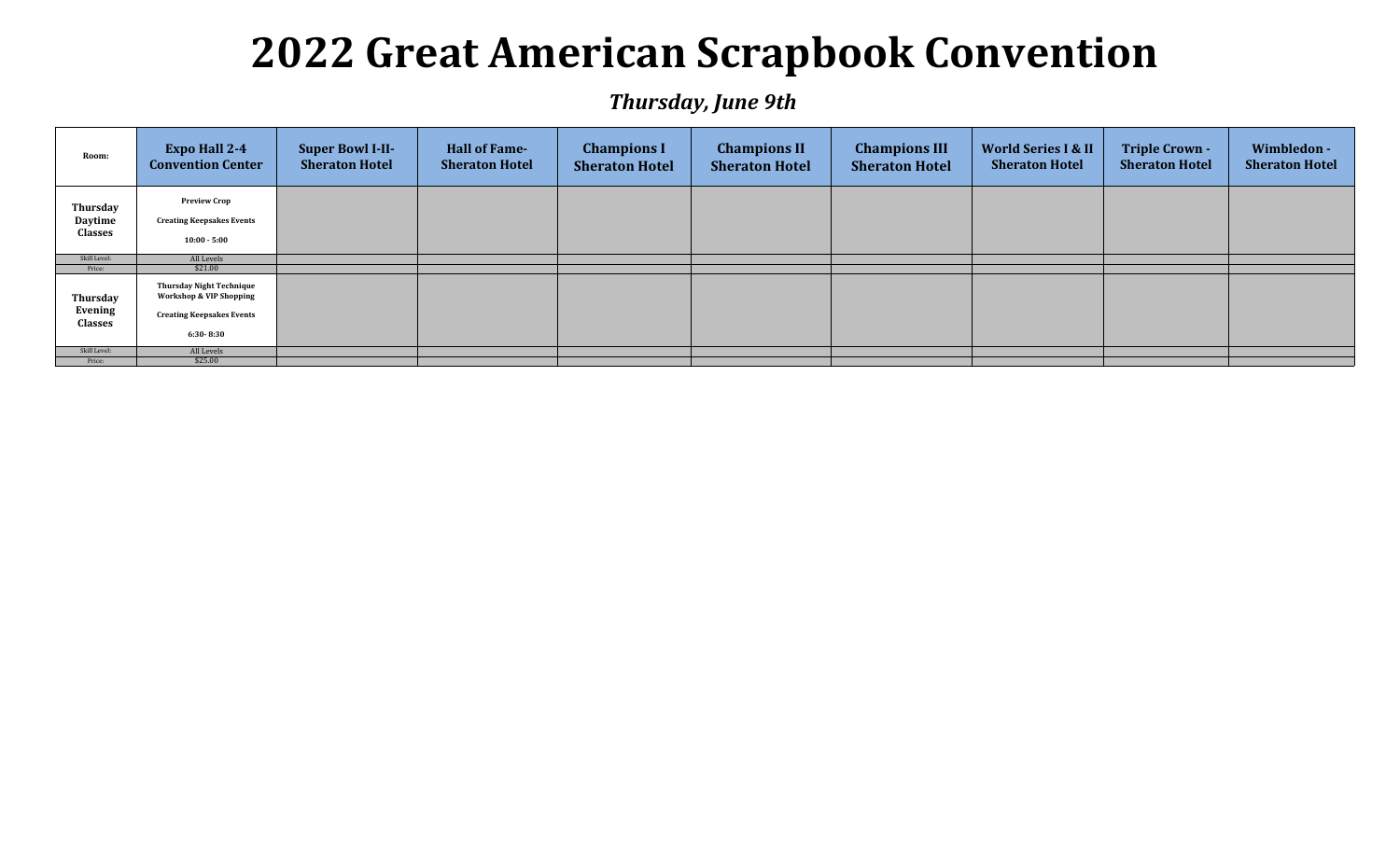| <b>Friday, June 10th</b>          |                                                                                   |                                                                       |                                                           |                                                            |                                                                        |                                                                  |                                                          |                                                                                                     |                                                                               |
|-----------------------------------|-----------------------------------------------------------------------------------|-----------------------------------------------------------------------|-----------------------------------------------------------|------------------------------------------------------------|------------------------------------------------------------------------|------------------------------------------------------------------|----------------------------------------------------------|-----------------------------------------------------------------------------------------------------|-------------------------------------------------------------------------------|
| Room:                             | <b>Expo Hall 2-4</b><br><b>Convention Center</b>                                  | <b>Super Bowl I-II-</b><br><b>Sheraton Hotel</b>                      | Hall of Fame-<br><b>Sheraton Hotel</b>                    | <b>Champions I</b><br><b>Sheraton Hotel</b>                | <b>Champions II</b><br><b>Sheraton Hotel</b>                           | <b>Champions III</b><br><b>Sheraton Hotel</b>                    | <b>World Series I &amp; II</b><br><b>Sheraton Hotel</b>  | <b>Triple Crown -</b><br><b>Sheraton Hotel</b>                                                      | Wimbledon -<br><b>Sheraton Hotel</b>                                          |
| Friday<br>8:30-9:30               |                                                                                   |                                                                       |                                                           |                                                            |                                                                        |                                                                  |                                                          |                                                                                                     |                                                                               |
| Skill Level:<br>Price:            |                                                                                   |                                                                       |                                                           |                                                            |                                                                        |                                                                  |                                                          |                                                                                                     |                                                                               |
| Friday<br>10:00-11:00             |                                                                                   | An Owlsome Card Duo<br><b>Petticoat Parlor</b>                        | On the Road Again!<br>Quick Quotes & A to Z Scrapbooking  |                                                            | <b>Cheerful Christmas Cards 2022</b><br><b>Kreative Kreations</b>      |                                                                  | Vintage Garden Photo Full Layouts<br><b>Just Crop</b>    |                                                                                                     | <b>Calligraphy for Cardmakers</b><br><b>Allyson Gehman</b><br>$10:00 - 11:30$ |
| Skill Level:                      |                                                                                   | All Levels                                                            | All Levels                                                |                                                            | All Levels                                                             |                                                                  | Intermediate                                             |                                                                                                     | Beginner                                                                      |
| Price:<br>Friday<br>11:30-12:30   |                                                                                   | \$28.00<br><b>Special Vellum Seahorses</b><br><b>Petticoat Parlor</b> | \$28.00                                                   | All New Totally Awesome Layouts<br>2022<br>The Paper Loft  | \$33.00<br><b>Treasured Memories 2022</b><br><b>Kreative Kreations</b> | Farmhouse Chic with CKC 2022<br><b>Creating Keepsakes Events</b> | \$36.00<br>Texas Mini Album w/Shaker<br><b>Just Crop</b> | Super Cute Safari & Play<br><b>Scrapbooking Layouts</b><br>Close To My Heart - Jennifer<br>Thornton | \$50.00                                                                       |
|                                   | Sit & Crop Friday                                                                 |                                                                       |                                                           |                                                            | $11:30 - 1:00$                                                         |                                                                  |                                                          |                                                                                                     |                                                                               |
| Skill Level:<br>Price:            |                                                                                   | All Levels                                                            |                                                           | All Levels                                                 |                                                                        | All Levels                                                       | Intermediate                                             | Beginner                                                                                            |                                                                               |
|                                   | <b>Creating Keepsakes Events</b>                                                  | \$28.00<br>Summer is My Jam                                           | <b>Tropical Travel</b>                                    | \$36.00<br><b>Fishing Chipboard Book</b>                   | \$43.00                                                                | \$34.00<br>Say What You Need to Say Cards with                   | \$38.00<br>Picture This 2022                             | \$48.00<br>Soooo Many More Photos on<br><b>Your Layouts!</b>                                        | <b>Calligraphy for Scrapbookers</b><br><b>Allyson Gehman</b>                  |
| Friday<br>$1:00-2:00$             | $9:00 - 5:00$                                                                     | Paper Wizard                                                          | Quick Quotes & A to Z Scrapbooking                        | The Paper Loft                                             |                                                                        | CKC<br><b>Creating Keepsakes Events</b>                          | <b>Scrapbook Concierge</b>                               | Close To My Heart - Jennifer<br><b>Thornton</b>                                                     | $12:30 - 2:00$                                                                |
| Skill Level:                      |                                                                                   | Intermediate - Fast Paced                                             | All Levels                                                | All Levels                                                 |                                                                        | All Levels                                                       | All Levels                                               | Beginner                                                                                            | Beginner                                                                      |
| Price:                            |                                                                                   | \$30.00                                                               | \$28.00                                                   | \$25.00                                                    |                                                                        | \$34.00                                                          | \$32.00                                                  | \$38.00                                                                                             | \$50.00                                                                       |
| Friday<br>$2:30-3:30$             |                                                                                   | <b>Back to School</b><br><b>Petticoat Parlor</b>                      | This Girl<br>Quick Quotes & A to Z Scrapbooking           | 10 Card Cutting Template Class<br>2022 A<br>The Paper Loft | <b>Homie the Gnomie Workshop</b><br><b>Craft Fancy</b>                 | <b>Simple Birthday Layout</b><br><b>Scrapbook Fun Addicts</b>    | <b>Everyday with Painted Pages</b><br><b>Just Crop</b>   | <b>Squeeze The Day</b><br>Hey Kid                                                                   | Keeping it "Glassy" Beach Decor<br><b>Mudd Puddles</b>                        |
| Skill Level:                      |                                                                                   | All Levels                                                            | All Levels                                                | All Levels                                                 | Beginner                                                               | All Levels                                                       | All Levels                                               | All Levels                                                                                          | Beginner                                                                      |
| Price:<br>Friday<br>$4:00 - 5:00$ |                                                                                   | \$36.00                                                               | \$28.00<br>This Boy<br>Quick Quotes & A to Z Scrapbooking | \$30.00                                                    | \$28.00                                                                | \$24.00                                                          | \$40.00                                                  | \$28.00<br><b>Tans Fade, Memories Are</b><br>Forever<br>Hey Kid                                     | \$35.00                                                                       |
| Skill Level:                      | All Levels                                                                        |                                                                       | All Levels                                                |                                                            |                                                                        |                                                                  |                                                          | All Levels                                                                                          |                                                                               |
| Price:                            | \$15.00                                                                           |                                                                       | \$28.00                                                   |                                                            |                                                                        |                                                                  |                                                          | \$28.00                                                                                             |                                                                               |
| Friday<br>5:30-6:30               |                                                                                   |                                                                       |                                                           |                                                            | Cards with Jennifer & Alejandra                                        |                                                                  |                                                          |                                                                                                     |                                                                               |
| Skill Level:                      |                                                                                   |                                                                       |                                                           |                                                            | Stampin' Up! - Jennifer Cotton &                                       |                                                                  |                                                          |                                                                                                     |                                                                               |
| Price:<br>Friday<br>7:00-8:00     | <b>Friday Night Crop</b><br><b>Creating Keepsakes</b><br>Events<br>$6:00 - 11:00$ |                                                                       |                                                           |                                                            | Alejandra Gomez<br>$6:30 - 8:00$                                       |                                                                  |                                                          |                                                                                                     |                                                                               |
| Skill Level:                      | All Levels                                                                        |                                                                       |                                                           |                                                            | All Levels                                                             |                                                                  |                                                          |                                                                                                     |                                                                               |
| Price:                            | \$26.00                                                                           |                                                                       |                                                           |                                                            | \$65.00                                                                |                                                                  |                                                          |                                                                                                     |                                                                               |